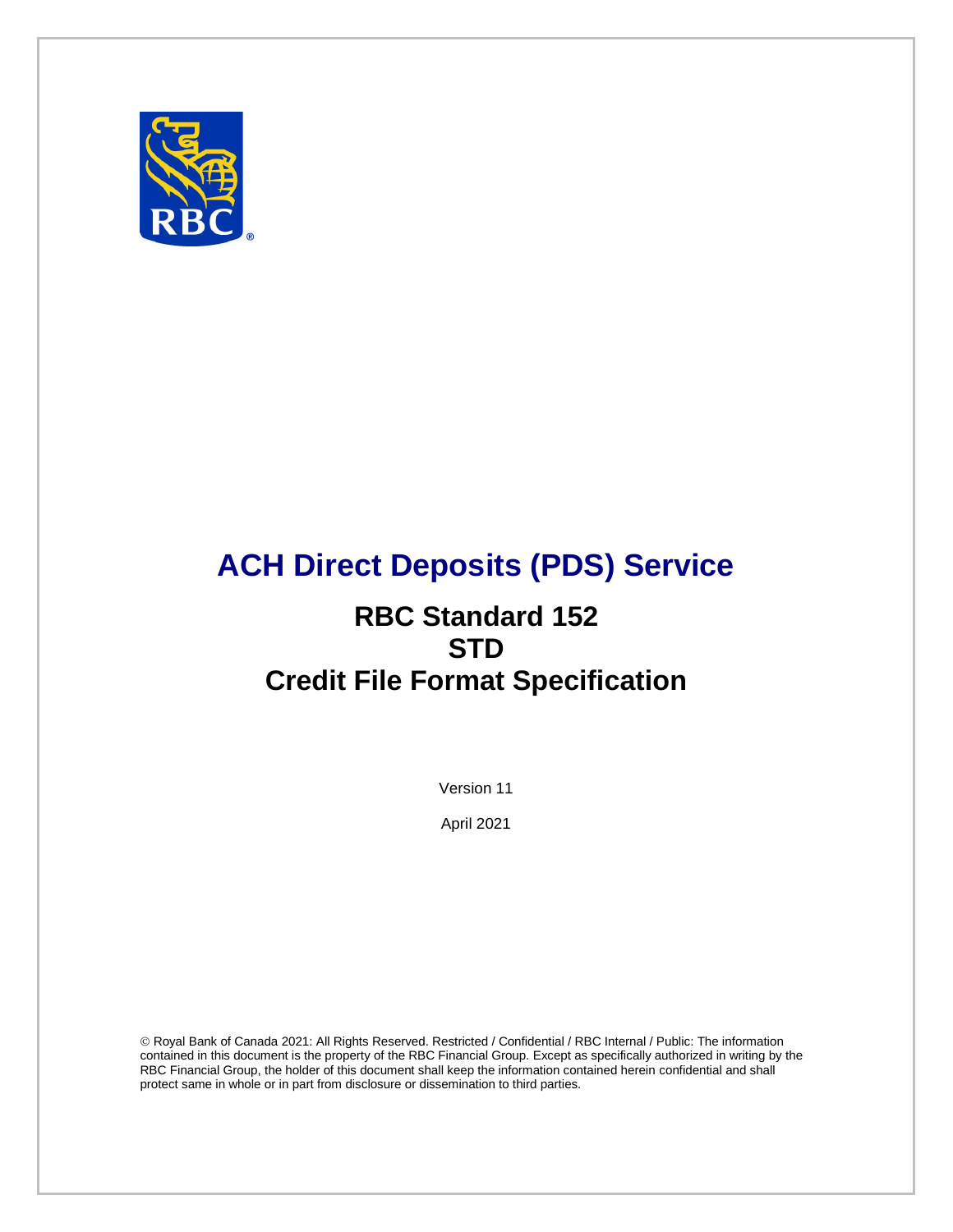# <span id="page-1-0"></span>**Table of Contents**

| 13 Address Information RECORD 2 - Customer/Receiver information 13 |  |
|--------------------------------------------------------------------|--|
|                                                                    |  |
|                                                                    |  |
|                                                                    |  |
|                                                                    |  |
|                                                                    |  |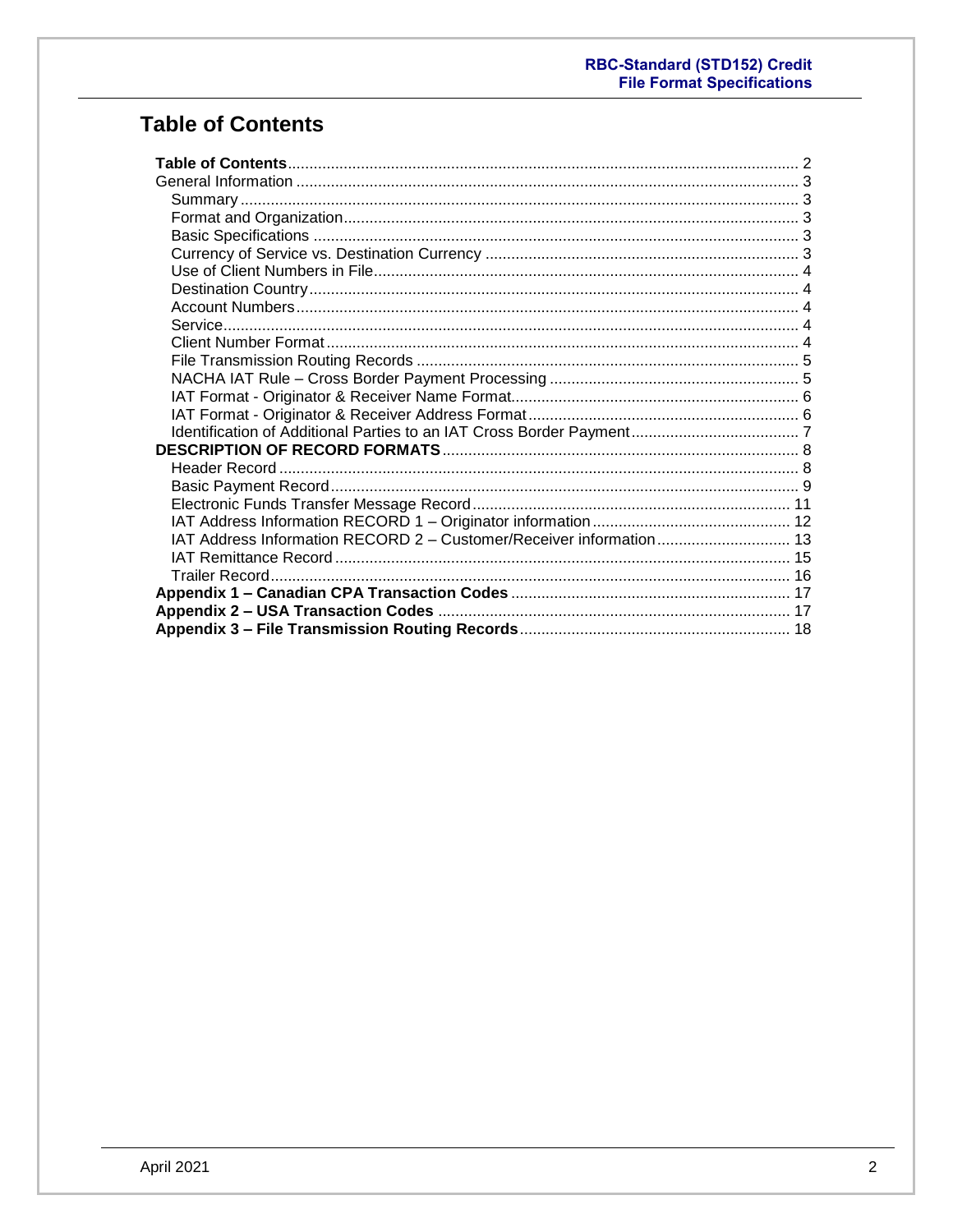# <span id="page-2-0"></span>General Information

## <span id="page-2-1"></span>**Summary**

**RBC Standard Format (STD)** layout is unique to RBC and is recommended for business clients whose electronic CAD or USD payments are destined to Canadian Banks and/or electronic USD payments are destined to USA Banks. A mixture of electronic USD payments and CAD payments can be part of the same file. Bank Clients who process payments on behalf of other banks/FI's MUST use RBC ACH File Format for processing payments to the USA.

### <span id="page-2-2"></span>**Format and Organization**

Each first and last logical record of any file must be logical record types "A" (Header) and "Z" (Trailer) respectively. All other logical records contain transaction information. A logical file may only contain payment type "C" transactions. Characters to be used are restricted to A-Z and 0-9. Any other characters are not to be used. Please note for payments destined to the USA, the USA ACH Network cannot handle French Characters. If French Characters are received for payments destined to the USA, when RBC processes the cross border payment, the system will replace the French Character with a blank space.

Multiple logical files up to a maximum of 1000 can be submitted on a physical transmission.

## <span id="page-2-3"></span>**Basic Specifications**

- Input must conform to the RBC Standard (STD) Record Descriptions (152 characters per record)
- All fields on the records have an indicator as to their format:
	- $(N) =$  Numeric
	- $(AN) =$  Alphanumeric
- All numeric fields must be unsigned and right justified and zero filled.
- Alphanumeric fields shall be left justified and blank filled.
- All unused fields should have an initial value of zeros (11110000 binary code EBCDIC or 00110000 binary code ASCII), if numeric, or spaces (01000000 binary code EBCDIC or 00110000 binary code ASCII), if alphanumeric.

### <span id="page-2-4"></span>**Currency of Service vs. Destination Currency**

- Header record Currency of service can be Canadian or United States dollars. Currency of service is the same currency as the funding account for the ACH Direct Deposit Service.
- **Basic record Destination currency** can be Canadian or United States dollars. Destination Currency is the currency of the destination account. If the **Destination Currenc**y is different that the currency of the ACH Service Account (funding account), the system will convert the payment at the current rate of exchange at time the payment is selected from the Pending Database. If **"blank",** the destination currency will default to the currency of service.
- If the **Destination Currency** field **is other than CAD, or USD or Blank,** the payment will fail on input and be flagged as invalid error for each applicable payment.

Example: ACH Direct Deposit Service PDS - CAD

- Currency of Service is Canadian \$\$
- Payment Record amount = \$100
- Destination Currency = USD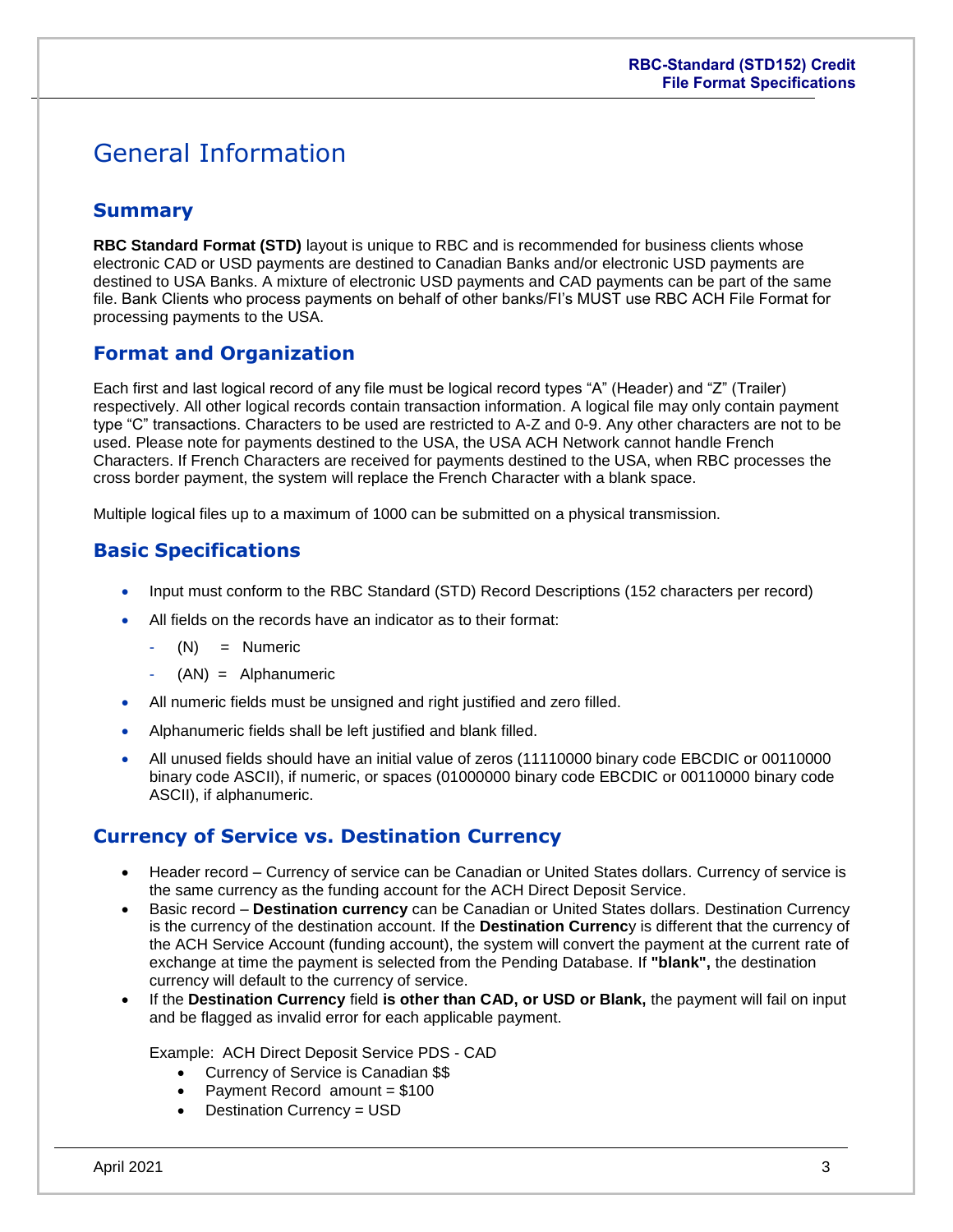Funding account will be debited for \$100 on value date. Beneficiary will be credited the USD equivalent of CAD100.

## <span id="page-3-0"></span>**Use of Client Numbers in File**

#### **Clients with No Subsidiaries (Centralized)**

All basic records **must** have the same subsidiary number (0000) as the header record.

#### **Operating Subsidiaries**

All basic records **must** have the same subsidiary number as the header record.

#### **Non-operating Subsidiaries**

The header and trailer must be the Parent 6 digit number assigned plus 0000. Each basic record may have the last 4 digits different, depending on where the record would be returned.

### <span id="page-3-1"></span>**Destination Country**

The financial institution on which the item is drawn can be in Canada or the United States.

When payment transactions are destined for a U.S. financial institution:

- The destination currency must be USD.
- U.S. bank identification number:

First four positions TTTT = transit routing and ABA number Second four positions AAAA = financial institution number Ninth Position  $R =$  transit routing code

*Note: In the Basic Payment Record, the "Destination Country" field is mandatory.* 

### <span id="page-3-2"></span>**Account Numbers**

The maximum length for a Savings or Chequing/Demand account number drawn on a Canadian financial institution is 12 digits. This 12 digit restriction is set by Payments Canada.

The maximum length of an account number drawn on a U.S. financial institution is 17 digits.

<span id="page-3-3"></span>**Do not zero fill account numbers. Input only the significant digits and always left justify.**

#### **Service**

Clients using this file format will be able to utilize:

- The ACH Direct Deposits (PDS) CAD Service
- The ACH Direct Deposits (PDS) USD Service

### <span id="page-3-4"></span>**Client Number Format**

This format requires the use of a ten digit client number, comprised of six digits assigned by RBC and four digits assigned by the client to identify a subsidiary (may be zeros).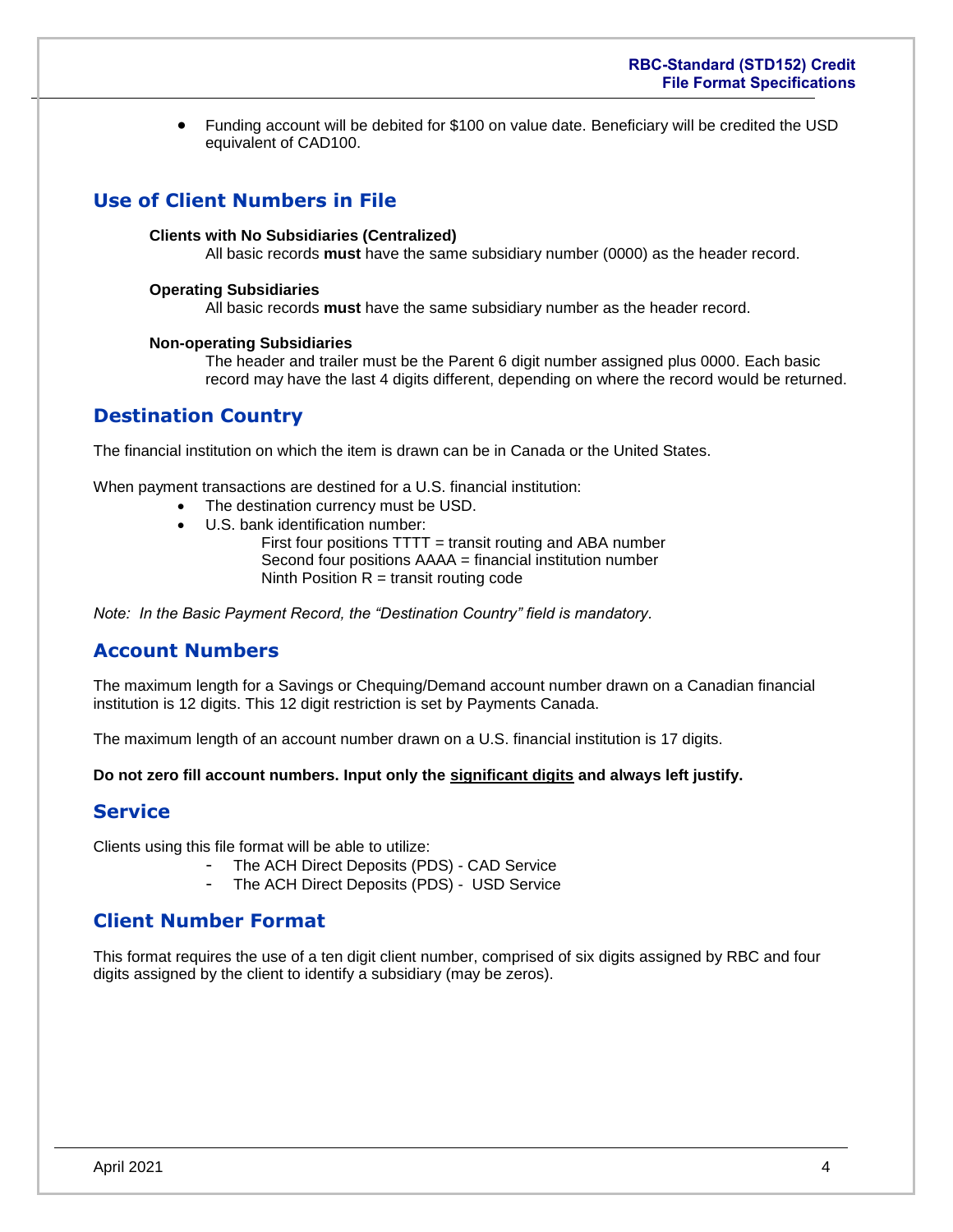## <span id="page-4-0"></span>**File Transmission Routing Records**

Please refer to Appendix 3 at the end of this document for details on generating the Routing Record for transmission methods such as RBC Express File Transfer, Web File Transfer and FTP SSL.

For Dedicated and Private Network Solutions, such as Connect:Direct and SWIFT NetFile Act, please ensure you are in contact with RBC's Client Connectivity Team directly.

### <span id="page-4-1"></span>**NACHA IAT Rule – Cross Border Payment Processing**

The *NACHA Operating Rules (Rules)*:

(1) require Originating Banks to identify all international payment transactions transmitted via the ACH Network as International ACH Transactions using the Standard Entry Class Code (IAT); and

(2) require IAT transactions to include the specific data elements defined within the Bank Secrecy Act's (BSA) "Travel Rule" so that all parties to the transaction have the information necessary to comply with U.S. law, which includes the programs administered by the Office of Foreign Assets Control (OFAC).

This aligns the *Rules* with OFAC compliance obligations and make it easier for Receiving Banks to comply with those requirements.

The RBC STD format includes two records that are mandatory for all clients who process payments destined to the United States. All payments destined to the USA will automatically be defined as an International ACH Transaction (IAT) by the RBC System.

The two records include addressing information from the Originator of the payment and the address information for Customer/Recipient of the payment. Each basic payment detail requires two address records to follow.

RBC system will create additional mandatory records on behalf of the client. These records are

- 1. Recipient Bank Information RBC can create this based on the destination bank number from the Entry Detail Record.
- 2. Originator Bank Information as all business clients' payments are originating from RBC Toronto, RBC will create this record.
- 3. Correspondent Bank Information as all client payments are processed via our RBC New York ABA number, RBC will create this record.

**IMPORTANT NOTICE: BANK CLIENTS who process payments on behalf of other banks or Financial Institutions MUST use the ACH094 File Format for processing their payments.**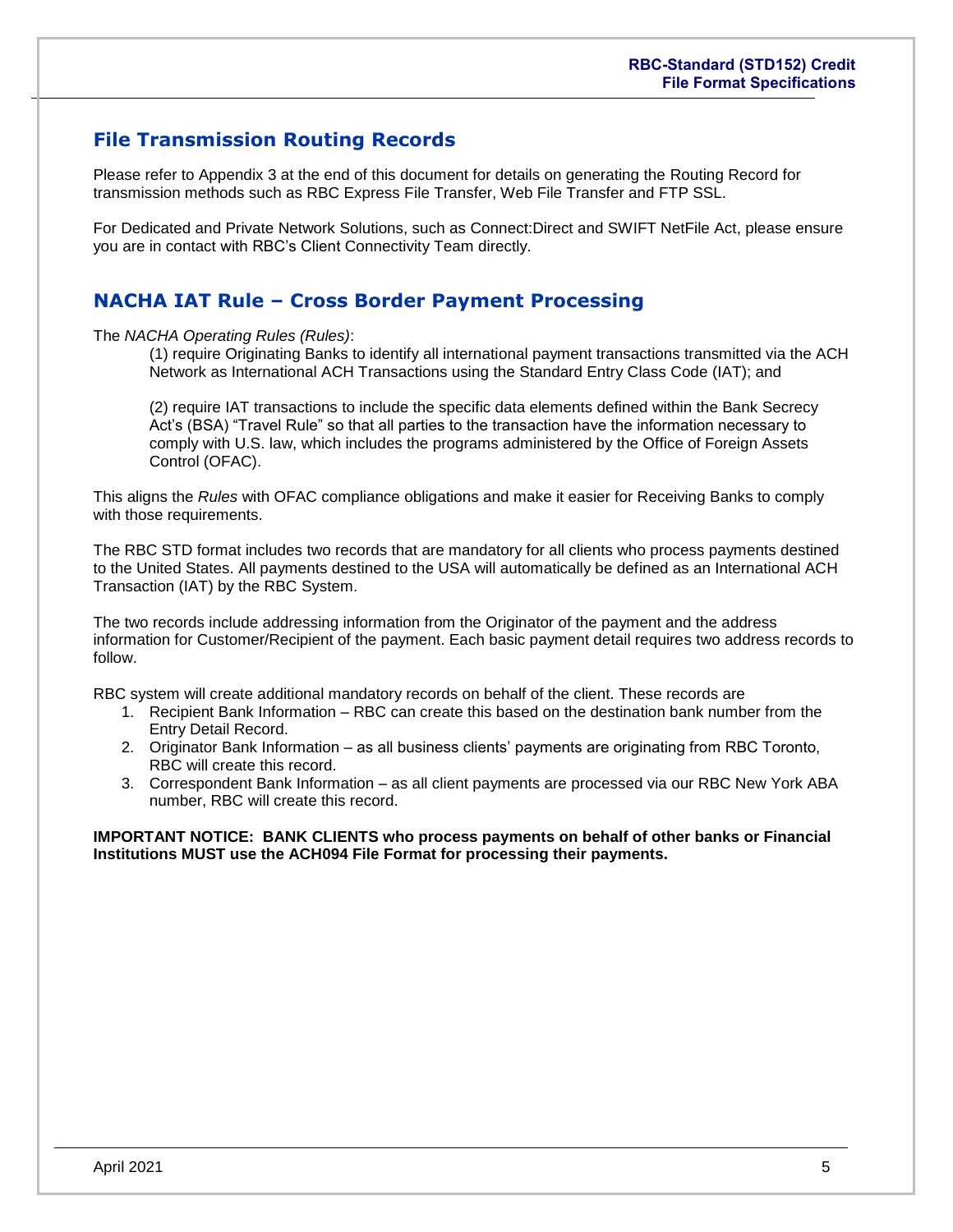# <span id="page-5-0"></span>**IAT Format - Originator & Receiver Name Format**

To ensure that payments are not rejected or processing is not delayed, formatting of the name record fields should follow these best practices:

- a.Always use the legal name of the Originator or Receiver
- b.If the legal name is longer than 35 characters, the first 35 characters must be used.

Example: 123789 Canada Limited O/A Joe's Bowling Alley

- Should be input as: 123789 Canada Limited O/A Joe's Bow
- c. Abbreviations or short forms should not be used
	- Example: Use: Mickey Mouse District School Board Do Not Use: MMDSB

## **IAT Format - Originator & Receiver Address Format**

To ensure that payments are not rejected by the receiving bank or processing is not delayed, formatting of the address records is as follows:

- a. It is strongly recommended that all segments of the address field be provided and correct formatting is used. Incorrect formatting may result in the payment being rejected by the receiving bank
- b. Each field must be left justified.
- c. Do not include leading/trailing spaces.
- d. Do not insert spaces or commas between the data elements.
- e. Hotels and/or Motels addresses are not permitted unless it is the permanent address of the receiver.
- f. Addresses for all Originators and/or Receivers must be the physical street address. General use of PO Box is not allowed. In rare instances it is possible that a Street address does not exist for your customer, this would be the only time a PO Box would be acceptable. Every effort on your part must be made to obtain the physical/street address. Use of a PO Box addresses will be reported on your Warnings Report.
- g. Mandatory use of the 2 digit ISO Country Codes. [http://www.iso.org/iso/country\\_codes/iso\\_3166\\_code\\_lists/country\\_names\\_and\\_code\\_elements](http://www.iso.org/iso/country_codes/iso_3166_code_lists/country_names_and_code_elements)
- h. Recommended where possible to use the 2 digit ISO Province or State codes.
- i. Originator or Receiver **City and Province or State**
	- Data Elements must be separated by an asterisk \* and must end with a backslash \.
	- Examples: MONTREAL\*QC\ ATLANTA\*GA\
	- Reminder no leading spaces, left justify.
- j. Originator or Receiver **Country and Postal or Zip Code**
	- Data Elements must be separated by an asterisk \* and must end with a backslash \.
	- Examples: CA\*A1B2C3\ US\*123456789\
	- In some cases, a defined data element may be unknown or not applicable.
		- i. If the last data element is missing, do not include the asterisk \* but the backslash is still mandatory at the end. In the example if missing the Postal or Zip Code, the format would be:

Country\ US\ Reminder – no leading spaces, left justify.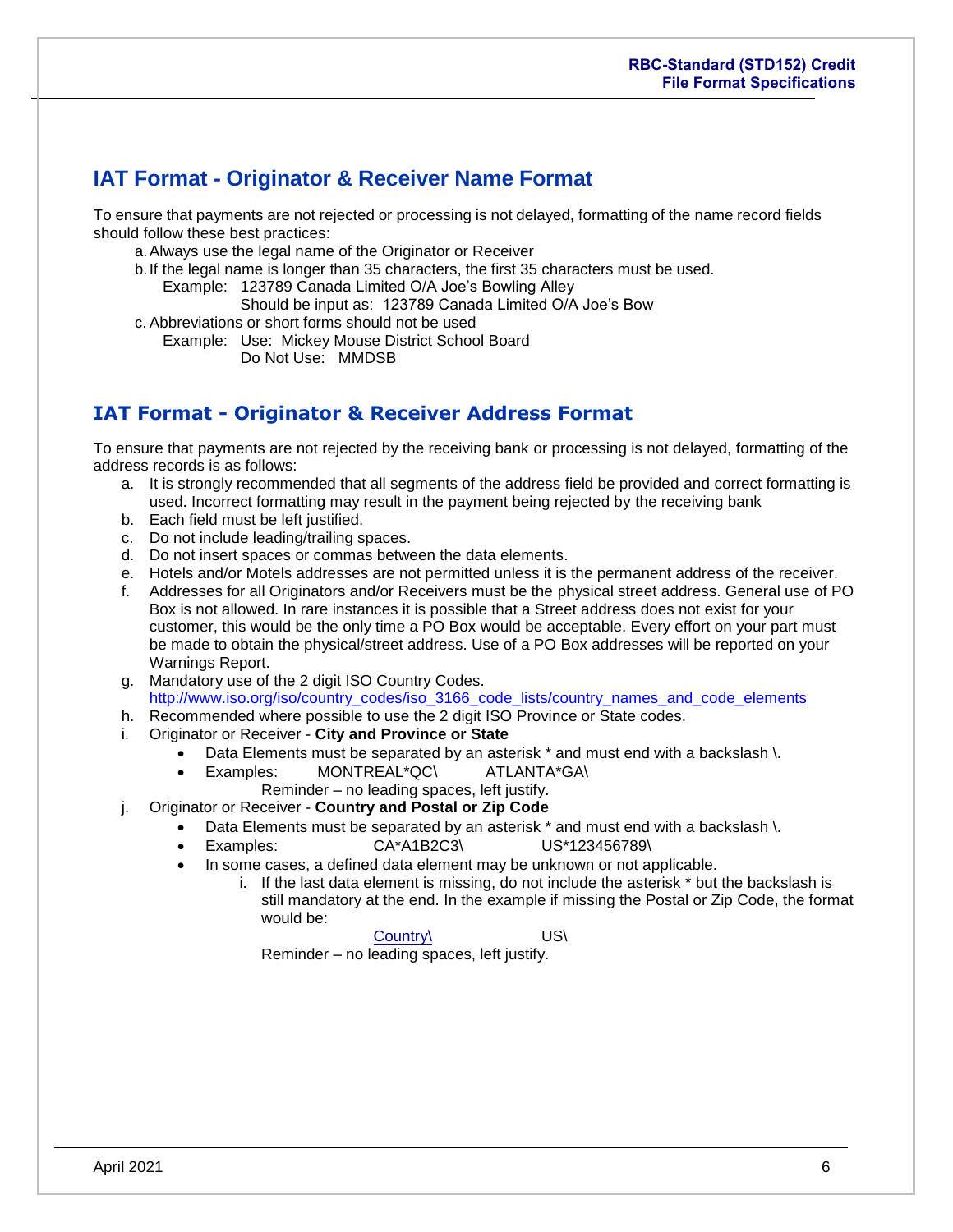## <span id="page-6-0"></span>**Identification of Additional Parties to an IAT Cross Border Payment**

International Payments can involve more parties then the two traditionally identified as Originator and Receiver; these are commonly known as "split-transactions' payments or "for further credit to" payments, where a third-party service provider originates and settles two separate transactions to complete the underlying payment transactions on behalf of the parties.

This NACHA ACH Rule establishes an obligation to identify within an IAT Entry:

- 1. ACH Direct Payment Services (PAP-PAD)
	- a. the ultimate foreign beneficiary of the funds transfer when the proceeds from a debit IAT Entry from an account in the USA are for further credit to an ultimate foreign beneficiary that is a party other than the Originator of the debit IAT Entry, or
- 2. ACH Direct Deposits Service (PDS)
	- a. the foreign party ultimately funding a credit Southbound IAT Entry when that party is not the Originator of the credit IAT Entry.

The ultimate Payer (if not the Originator of the ACH Credit payment) must be identified in the Payment Related Information Field of the IAT Remittance Addenda Record.

#### Formatting of Additional Parties:

Must include the ultimate foreign payer's name, street address, city, state/province, postal/zip code, and 2 digit ISO Country Code.

Example: Johann Schmidt\*Mainzer Landstrasse 201\*60326 Frankfurt am Main\*DE\ ABC Company Ltd\*123 Londonderry Road\*Dublin\*IE\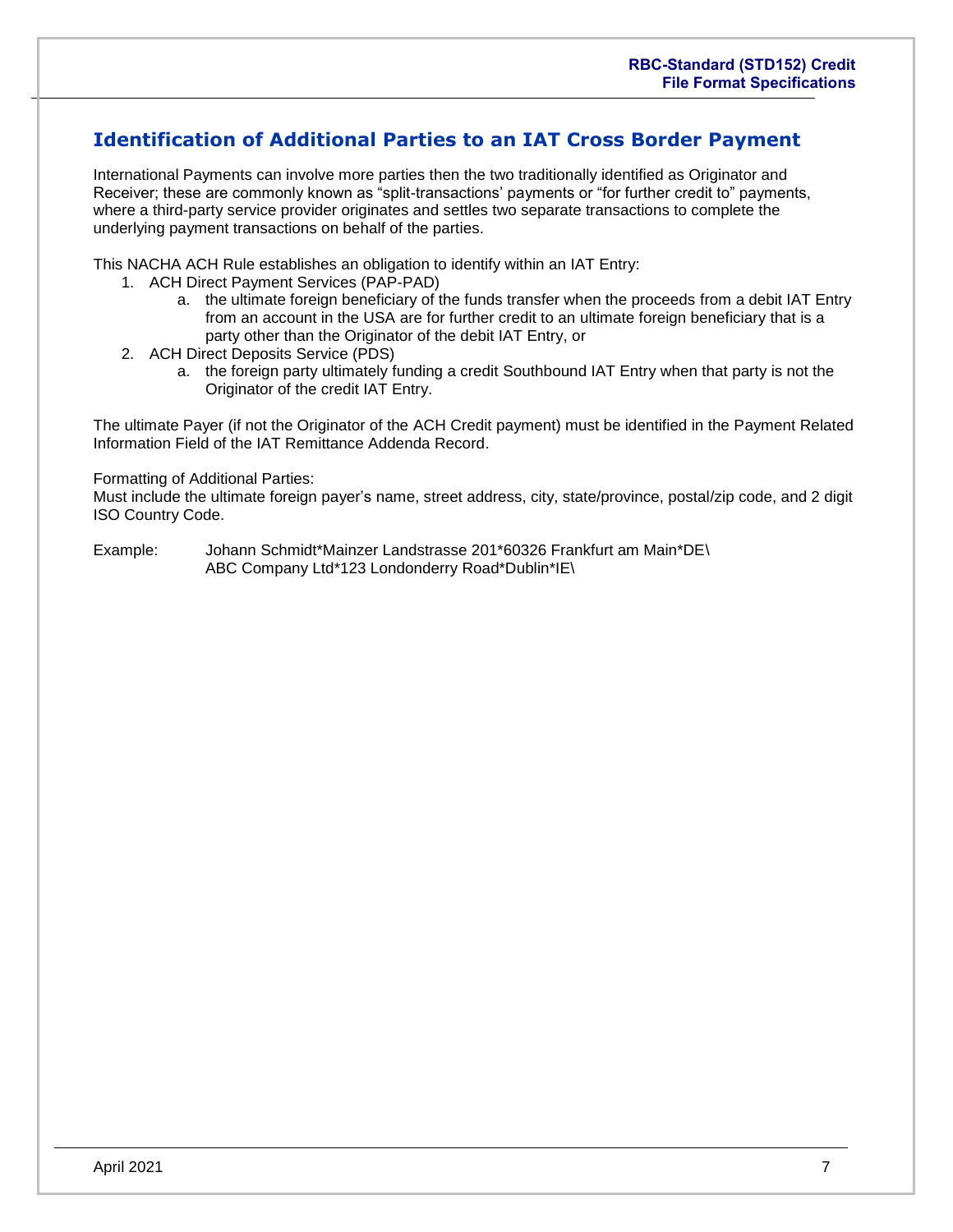# <span id="page-7-0"></span>**DESCRIPTION OF RECORD FORMATS**

## <span id="page-7-1"></span>**Header Record**

This header record is used to delimit the beginning of each input file and must be the first record on each file.

| <b>Field</b><br># | <b>Character</b><br><b>Position</b> | <b>Field</b><br><b>Size</b> | <b>Format</b>   | <b>Field Name</b>              | <b>Data Requirements</b>                                                                                                                                                                                                    |
|-------------------|-------------------------------------|-----------------------------|-----------------|--------------------------------|-----------------------------------------------------------------------------------------------------------------------------------------------------------------------------------------------------------------------------|
| 01                | $01 - 06$                           | 6                           | N               | <b>Record Count</b>            | 000001                                                                                                                                                                                                                      |
| 02                | $07-07$                             | $\mathbf{1}$                | AN              | <b>Record Type</b>             | $\mathbf{A}$                                                                                                                                                                                                                |
| 03                | $08 - 10$                           | $\overline{3}$              | $\overline{AN}$ | <b>Transaction Code</b>        | <b>HDR</b>                                                                                                                                                                                                                  |
| 04                | $11 - 20$                           | 10                          | $\overline{AN}$ | <b>Client Number</b>           | 10 digit client number as follows: 6 digit<br>client number assigned by RBC and 4<br>digit subsidiary number assigned by the<br>client. (Where no subsidiary exists<br>insert zeros as the last 4 digits of this<br>field.) |
| 05                | $21 - 50$                           | 30                          | <b>AN</b>       | <b>Client Name</b>             | Mandatory Legal name of the<br>Originator of the transaction.<br>Do not abbreviate or use an acronym.                                                                                                                       |
| 06                | $51 - 54$                           | $\overline{4}$              | AN              | <b>File Creation</b><br>Number | 4 digit number (numeric) to identify this<br>file, must be different from previous 9<br>numbers submitted for processing.<br>When submitting a test file, the FCN<br>must be TEST                                           |
| 07                | 55-61                               | $\overline{7}$              | N               | <b>File Creation Date</b>      | Julian Date Format YYYYDDD                                                                                                                                                                                                  |
| 08                | 62-64                               | $\overline{3}$              | <b>AN</b>       | <b>Currency Type</b>           | Currency of service<br><b>CAD or USD</b>                                                                                                                                                                                    |
| 09                | 65-65                               | $\mathbf{1}$                | $\overline{AN}$ | <b>Input Type</b>              | 1                                                                                                                                                                                                                           |
| 10                | 66-80                               | $\overline{15}$             | $\overline{AN}$ | Filler                         | <b>Blank</b>                                                                                                                                                                                                                |
| 11                | $81 - 86$                           | $\overline{6}$              | $\overline{AN}$ | Reserved                       | <b>Blank</b>                                                                                                                                                                                                                |
| $\overline{12}$   | 87-94                               | $\overline{8}$              | <b>AN</b>       | Reserved                       | <b>Blank</b>                                                                                                                                                                                                                |
| 13                | $95 - 103$                          | $\overline{9}$              | $\overline{AN}$ | Reserved                       | <b>Blank</b>                                                                                                                                                                                                                |
| 14                | 104-149                             | 46                          | <b>AN</b>       | Filler                         | <b>Blank</b>                                                                                                                                                                                                                |
| 15                | 150-151                             | $\overline{2}$              | $\overline{AN}$ | Filler                         | <b>Blank</b>                                                                                                                                                                                                                |
| 16                | 152-152                             | 1                           | <b>AN</b>       | Filler                         | <b>Blank</b>                                                                                                                                                                                                                |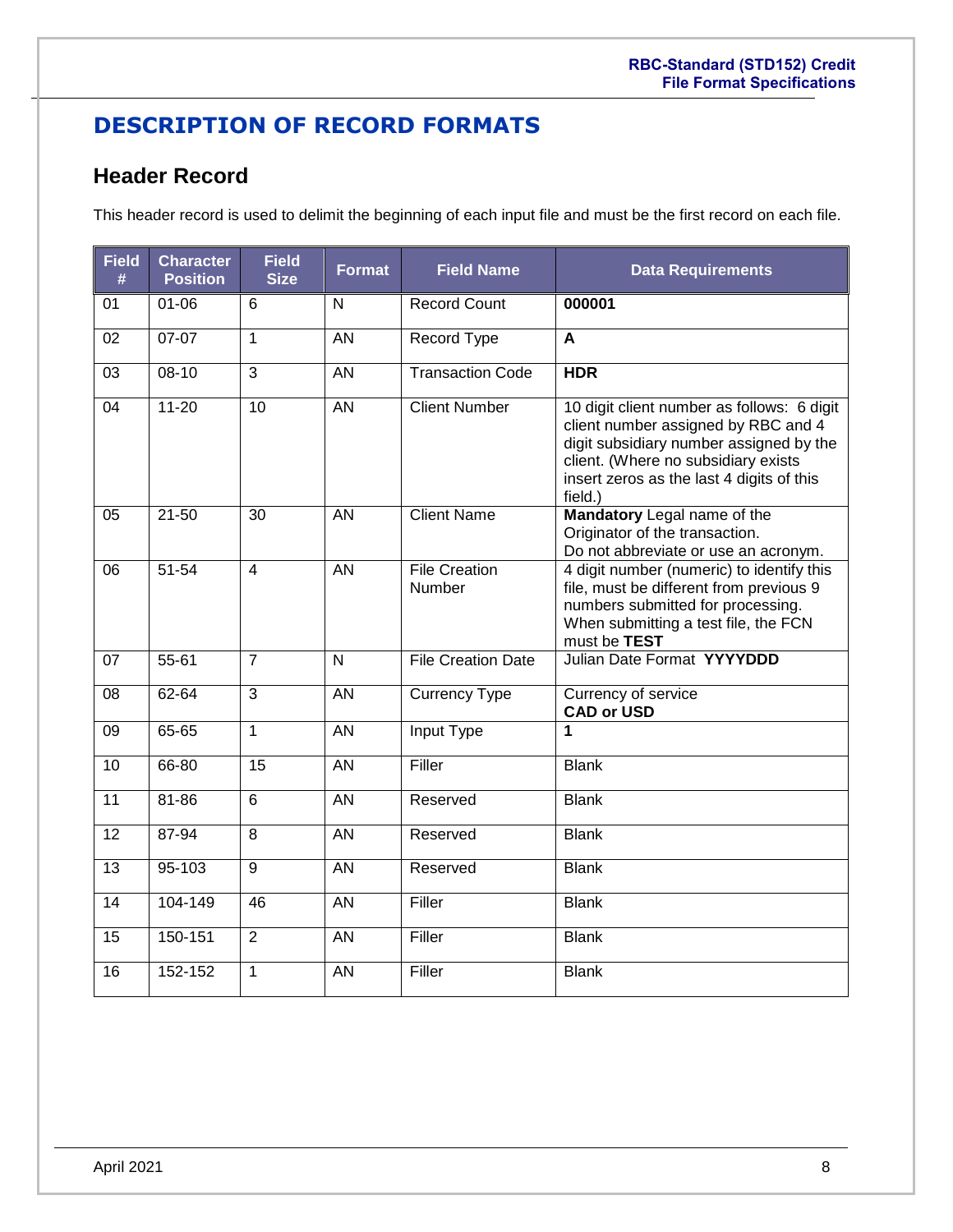# <span id="page-8-0"></span>**Basic Payment Record**

| <b>Field</b><br># | <b>Character</b><br><b>Position</b> | <b>Field</b><br><b>Size</b> | <b>Format</b> | <b>Field name</b>                                           | <b>Data Requirements</b>                                                                                                                                                                                                                                                                                                                                              |
|-------------------|-------------------------------------|-----------------------------|---------------|-------------------------------------------------------------|-----------------------------------------------------------------------------------------------------------------------------------------------------------------------------------------------------------------------------------------------------------------------------------------------------------------------------------------------------------------------|
| 01                | $01 - 06$                           | 6                           | N             | <b>Record Count</b>                                         | Increment by 1                                                                                                                                                                                                                                                                                                                                                        |
| 02                | 07-07                               | 1                           | AN            | Record Type                                                 | C<br>credit payment                                                                                                                                                                                                                                                                                                                                                   |
| 03                | $08 - 10$                           | 3                           | <b>AN</b>     | <b>Transaction Code</b>                                     | Three digit transaction code as defined in<br>Appendix 1 for CPA codes or USA codes.<br>For payments destined to Canada, if no<br>transaction code is entered, it will default<br>to the transaction code on the profile.<br>For payments destined to the USA, it is<br>mandatory to enter the transaction code,<br>otherwise the payment will be "T" level<br>error. |
| 04                | $11 - 20$                           | 10                          | <b>AN</b>     | <b>Client Number</b>                                        | 10 digit client number as follows: 6 digit<br>client number assigned by the, and 4 digit<br>subsidiary number assigned by the client.<br>(Where no subsidiary exists insert zeros<br>as the last 4 digits of this field.)                                                                                                                                             |
| 05                | $21 - 21$                           | 1                           | AN            | Filler                                                      | <b>Blank</b>                                                                                                                                                                                                                                                                                                                                                          |
| 06                | 22-40                               | 19                          | <b>AN</b>     | Customer<br>Number                                          | Client Assigned, Left Justify<br>USA destined payments - max can only<br>be 15 characters                                                                                                                                                                                                                                                                             |
| 07                | $41 - 42$                           | $\overline{2}$              | N             | <b>Payment Number</b>                                       | 00 to 99                                                                                                                                                                                                                                                                                                                                                              |
| 08                | 43-46                               | 4                           | $\mathsf{N}$  | <b>CAD Financial</b><br>Institution<br>Number               | Format 0999 (bank number)                                                                                                                                                                                                                                                                                                                                             |
| 09                | 47-51                               | 5                           | $\mathsf{N}$  | <b>CAD Financial</b><br><b>Institution Branch</b><br>Number | Format 99999 (branch/transit number).                                                                                                                                                                                                                                                                                                                                 |
|                   |                                     |                             |               | <b>OR</b>                                                   |                                                                                                                                                                                                                                                                                                                                                                       |
| 08/09             | 43-51                               | 9                           | N             | <b>USA Routing</b><br>Number                                | 9 digit number as supplied by customer-<br>must be an ACH participant                                                                                                                                                                                                                                                                                                 |
|                   |                                     |                             |               |                                                             |                                                                                                                                                                                                                                                                                                                                                                       |
| 10                | 52-69                               | 18                          | <b>AN</b>     | <b>Account Number</b>                                       | Your customer's account number. Field<br>must be left justified. Enter significant<br>digits only. Do not zero fill.                                                                                                                                                                                                                                                  |
| 11                | 70-70                               | 1                           | <b>AN</b>     | Filler                                                      | <b>Blank</b>                                                                                                                                                                                                                                                                                                                                                          |
| 12                | 71-80                               | 10                          | $\mathsf{N}$  | Payment/Input<br>Amount                                     | Format \$\$\$\$\$\$\$\$¢¢.<br>Right justify with leading zeros.<br>Amount must be in the currency of the<br>service.                                                                                                                                                                                                                                                  |

Complete this basic payment record for each credit payment to be produced.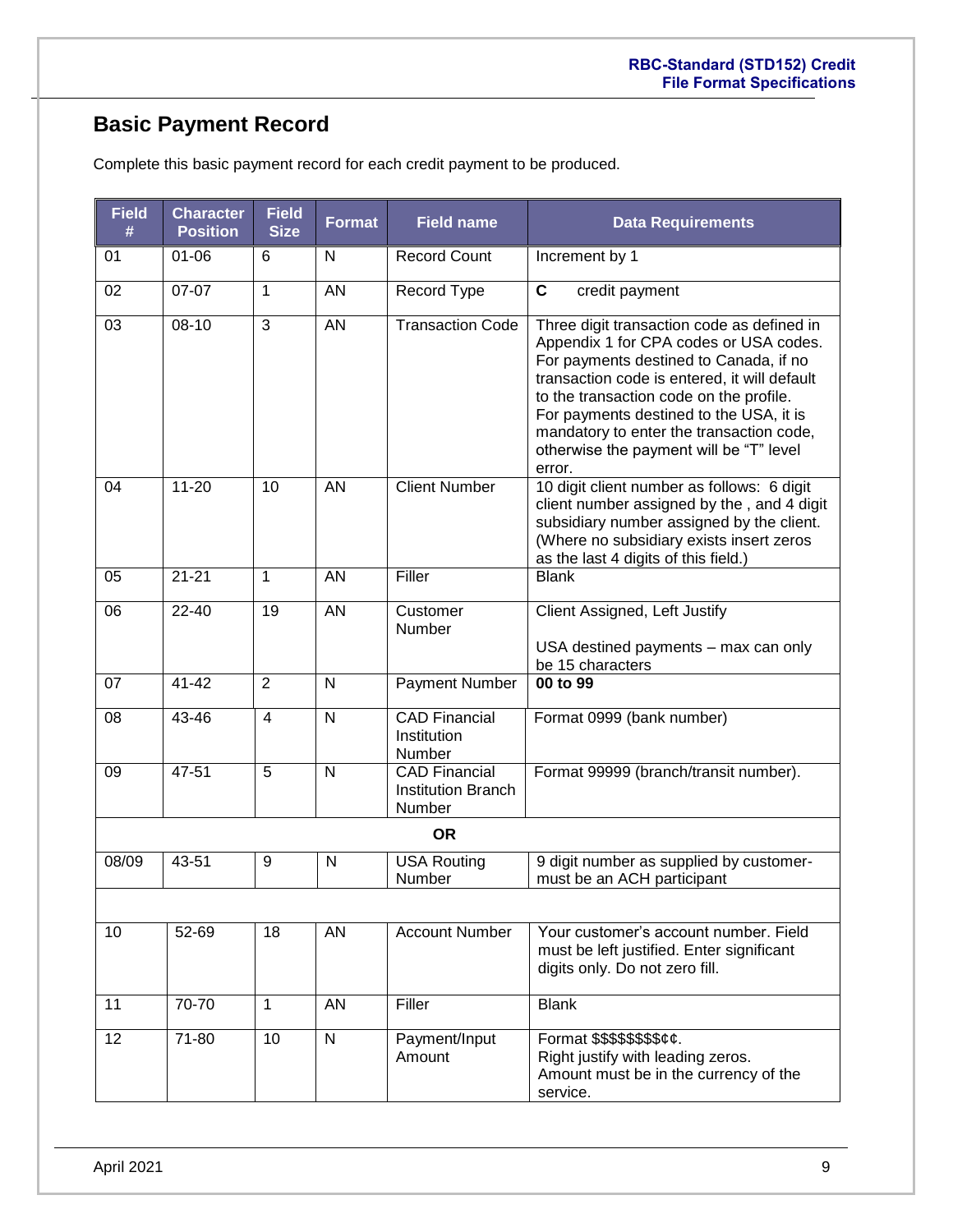#### **RBC-Standard (STD152) Credit File Format Specifications**

| <b>Field</b><br># | <b>Character</b><br><b>Position</b> | <b>Field</b><br><b>Size</b> | Format                  | <b>Field name</b>                   | <b>Data Requirements</b>                                                                                                                                                                                                                         |
|-------------------|-------------------------------------|-----------------------------|-------------------------|-------------------------------------|--------------------------------------------------------------------------------------------------------------------------------------------------------------------------------------------------------------------------------------------------|
| 13                | 81-86                               | 6                           | AN                      | Reserved                            | Blank.                                                                                                                                                                                                                                           |
| $\overline{14}$   | 87-93                               | $\overline{7}$              | $\overline{\mathsf{N}}$ | <b>Payment Date</b>                 | Payment due date, format YYYYDDD.<br>Cannot be more than 30 days in the past<br>or 173 in the future.<br>For Payments Destined to USA:<br>Today or greater, maximum of 173 days.                                                                 |
| 15                | 94-123                              | 30                          | AN                      | <b>Customer Name</b>                | Mandatory Legal name of the Receiver of<br>the transaction.<br>Do not abbreviate or use an acronym                                                                                                                                               |
| 16                | 124-124                             | $\mathbf{1}$                | AN                      | Language Code                       | F French<br><b>E</b> English                                                                                                                                                                                                                     |
| 17                | 125-125                             | $\mathbf{1}$                | AN                      | Reserved                            | <b>Blank</b>                                                                                                                                                                                                                                     |
| 18                | 126-140                             | 15                          | AN                      | <b>Client Short</b><br>Name         | For customer statements. This will appear<br>on most bank statements. If left blank,<br>client short name from client profile will<br>default. Do not enter ZEROS in this field.                                                                 |
| 19                | 141-143                             | 3                           | AN                      | <b>Destination</b><br>Currency      | Currency that the funds are to be made<br>payable in.<br><b>CAD</b><br>Canadian \$\$<br>American \$\$<br><b>USD</b><br>If $blank = defaults$ to the currency of the<br>service.<br>If other than CAD or USD, payment will<br>be "T" level error. |
| 20                | 144-144                             | $\mathbf{1}$                | AN                      | Reserved                            | <b>Blank</b>                                                                                                                                                                                                                                     |
| 21                | 145-147                             | 3                           | AN                      | Destination<br>Country              | <b>Mandatory</b><br>The country where the payment should be<br>made.<br>Canada<br><b>CAN</b><br><b>United States</b><br><b>USA</b>                                                                                                               |
| 22                | 148-149                             | 2                           | AN                      | Filler                              | <b>Blank</b>                                                                                                                                                                                                                                     |
| 23                | 150-151                             | $\overline{2}$              | AN                      | Reserved                            | <b>Blank</b>                                                                                                                                                                                                                                     |
| 24                | 152-152                             | $\mathbf{1}$                | AN                      | <b>Optional Record</b><br>Indicator | if customer level optional information<br>Y<br>follows, otherwise enter<br>${\sf N}$                                                                                                                                                             |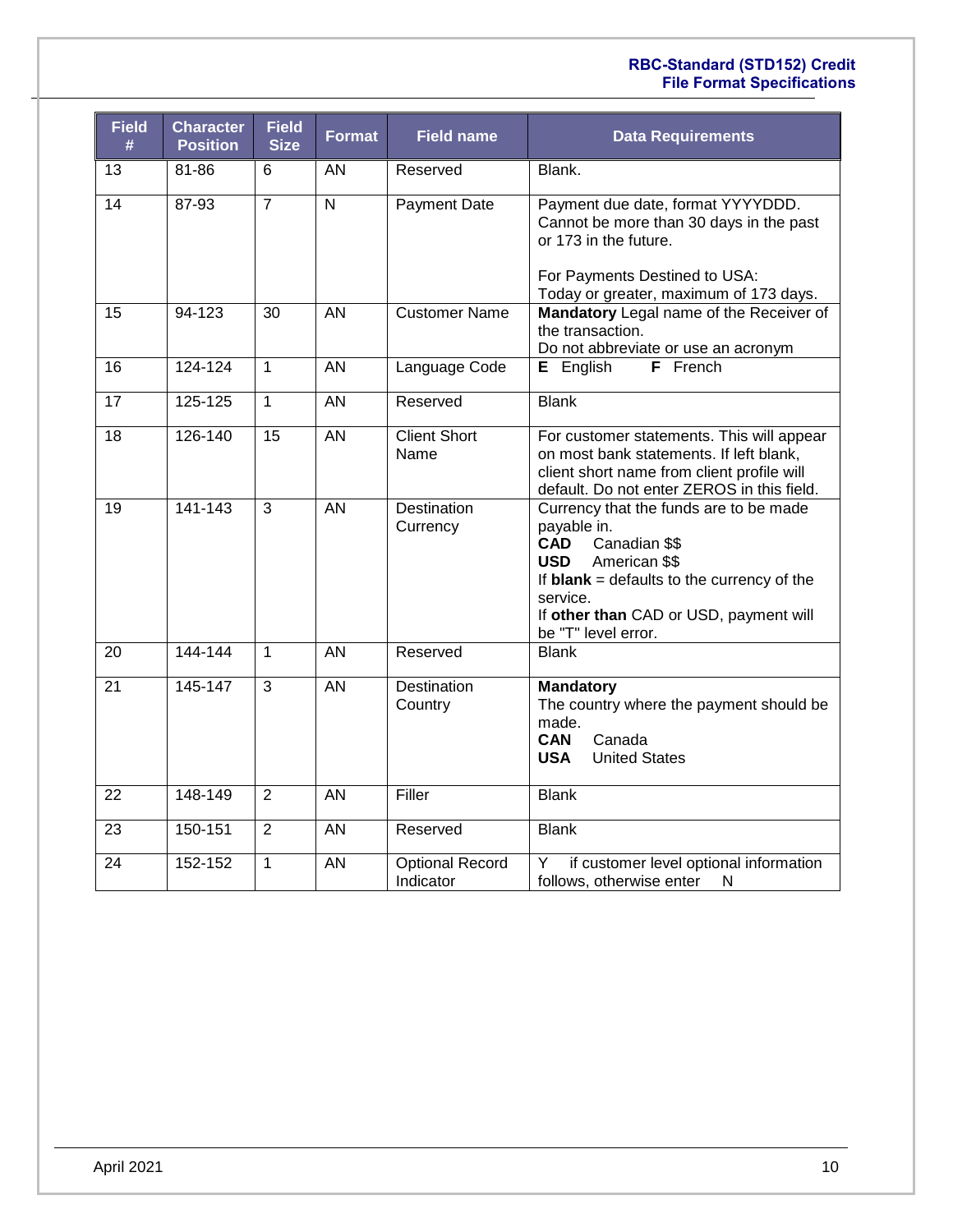# <span id="page-10-0"></span>**Electronic Funds Transfer Message Record**

This is an optional customer level record and when used must immediately follow the basic payment record. This client sundry information may be printed on the destination account bank statement. Note: not all FI's will print this 3rd line of information on statements. **Applicable for payments destined to Canadian Banks only.**

| <b>Field</b><br># | <b>Character</b><br><b>Position</b> | <b>Field</b><br><b>Size</b> | <b>Format</b> | <b>Field Name</b>                     | <b>Data Requirements</b>                                                                                                                                                                                                    |
|-------------------|-------------------------------------|-----------------------------|---------------|---------------------------------------|-----------------------------------------------------------------------------------------------------------------------------------------------------------------------------------------------------------------------------|
| 01                | $01 - 06$                           | 6                           | N             | <b>Record Count</b>                   | Increment by 1                                                                                                                                                                                                              |
| 02                | $07-07$                             | 1                           | <b>AN</b>     | Record Type                           | $\overline{\mathbf{c}}$                                                                                                                                                                                                     |
| 03                | $08 - 10$                           | 3                           | AN            | <b>Transaction Code</b>               | <b>RET</b>                                                                                                                                                                                                                  |
| 04                | $11 - 20$                           | 10                          | <b>AN</b>     | <b>Client Number</b>                  | 10 digit client number as follows: 6 digit<br>client number assigned by RBC and 4<br>digit subsidiary number assigned by the<br>client. (Where no subsidiary exists<br>insert zeros as the last 4 digits of this<br>field). |
| 05                | $21 - 32$                           | 12                          | AN            | Filler                                | <b>Blank</b>                                                                                                                                                                                                                |
| 06                | 33-47                               | 15                          | <b>AN</b>     | Reserved                              | <b>Blank</b>                                                                                                                                                                                                                |
| 07                | 48-62                               | 15                          | <b>AN</b>     | <b>Client's Sundry</b><br>Information | Optional, for customer's bank statement<br>(if applicable)                                                                                                                                                                  |
| 08                | 63-77                               | 15                          | <b>AN</b>     | Reserved                              | <b>Blank</b>                                                                                                                                                                                                                |
| 09                | 78-80                               | 3                           | AN            | Filler                                | <b>Blank</b>                                                                                                                                                                                                                |
| 10                | 81-86                               | 6                           | <b>AN</b>     | Reserved                              | <b>Blank</b>                                                                                                                                                                                                                |
| 11                | 87-149                              | 63                          | <b>AN</b>     | Filler                                | <b>Blank</b>                                                                                                                                                                                                                |
| 12                | 150-151                             | $\overline{2}$              | <b>AN</b>     | Reserved                              | <b>Blank</b>                                                                                                                                                                                                                |
| 13                | 152-152                             | $\mathbf{1}$                | <b>AN</b>     | Filler                                | <b>Blank</b>                                                                                                                                                                                                                |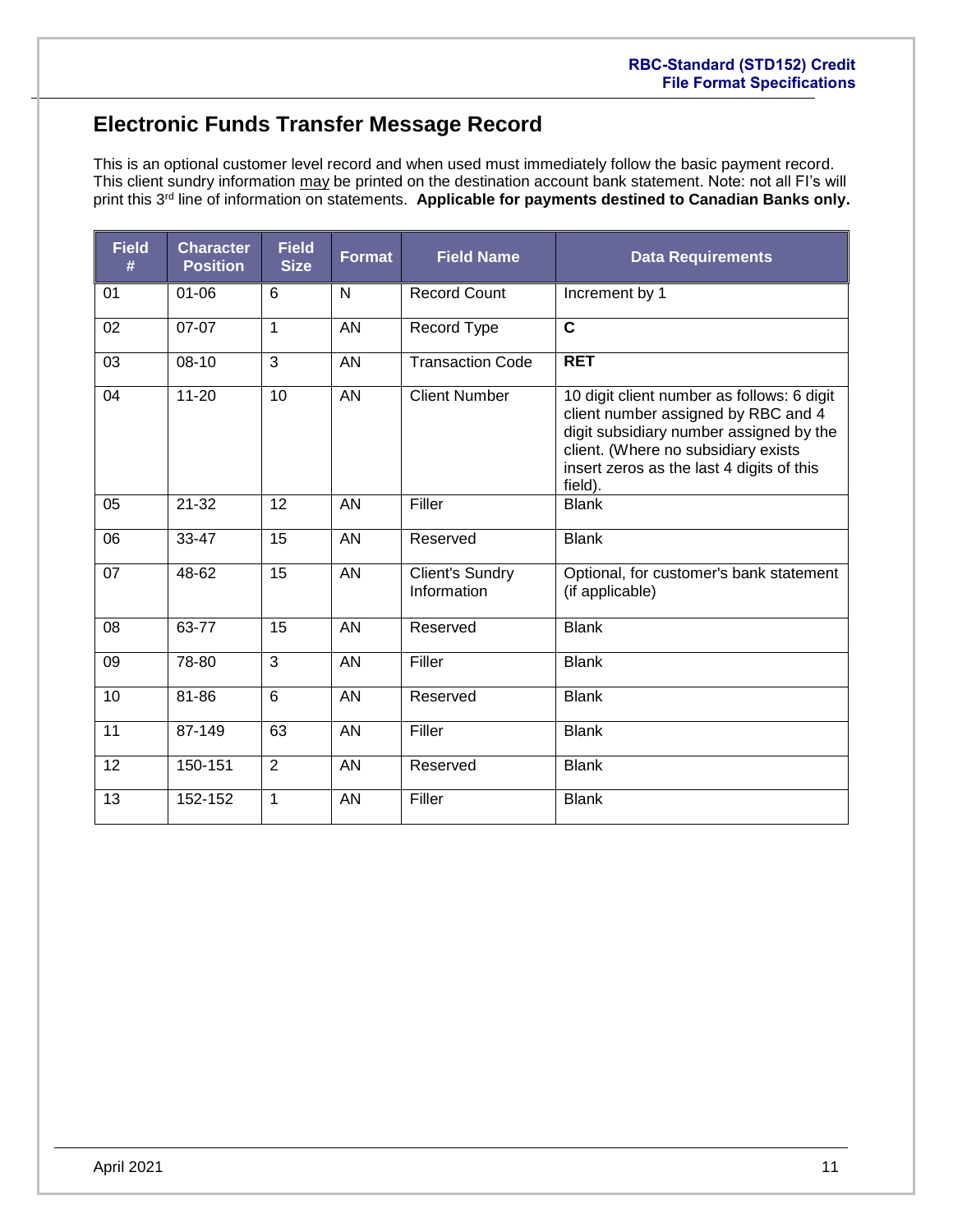# <span id="page-11-0"></span>**IAT Address Information RECORD 1 – Originator information**

**Mandatory** for payments destined to the United States. This is a customer level record and when used must immediately follow the basic payment record.

| <b>Field</b><br># | <b>Character</b><br><b>Position</b> | <b>Field</b><br><b>Size</b> | Format    | <b>Field Name</b>                                 | <b>Data Requirements</b>                                                                                                                                                                                                                                                                                                                                                                                                      |
|-------------------|-------------------------------------|-----------------------------|-----------|---------------------------------------------------|-------------------------------------------------------------------------------------------------------------------------------------------------------------------------------------------------------------------------------------------------------------------------------------------------------------------------------------------------------------------------------------------------------------------------------|
| 01                | $01 - 06$                           | 6                           | N         | <b>Record Count</b>                               | Increment by 1                                                                                                                                                                                                                                                                                                                                                                                                                |
| 02                | 07-07                               | 1                           | AN        | Record Type                                       | $\mathbf c$                                                                                                                                                                                                                                                                                                                                                                                                                   |
| 03                | $08 - 10$                           | 3                           | AN        | <b>Transaction Code</b>                           | AD1                                                                                                                                                                                                                                                                                                                                                                                                                           |
| 04                | $11 - 20$                           | 10                          | <b>AN</b> | <b>Client Number</b>                              | 10-digit client number as follows: 6-<br>digit client number assigned by RBC<br>and 4-digit subsidiary number<br>assigned by the client. (Where no<br>subsidiary exists insert zeros as the<br>last 4 digits of this field).                                                                                                                                                                                                  |
| 05                | $21 - 50$                           | 30                          | <b>AN</b> | <b>Client Long Name</b>                           | This field contains the Legal name of<br>the Originator of the transaction.<br>Do not abbreviate or use an acronym.<br>(refer to section Originator &<br><b>Receiver Name Format)</b>                                                                                                                                                                                                                                         |
| 06                | $51 - 85$                           | 35                          | AN        | Address Line 1                                    | This field contains the physical street<br>address of the Originator.<br>Do not use PO Box numbers. This<br>must be the street address.<br>(refer to section Originator &<br><b>Receiver Address Format)</b>                                                                                                                                                                                                                  |
| 07                | 86-120                              | 35                          | <b>AN</b> | City, Province/State                              | This field contains the city and, if<br>applicable, the state or province of the<br>Originator. Where possible use the<br>ISO 2 digit code for Province or State.<br>An asterisk ("*") will be the delimiter<br>between the data elements, and the<br>backslash ("\") will be the terminator<br>following the last data element.<br>Example: Calgary*AL\<br>(refer to section Originator &<br><b>Receiver Address Format)</b> |
| 08                | 121-152                             | 32                          | AN        | Originator's<br>Country & Postal<br>Code/Zip Code | <b>Mandatory Country Code</b><br>This field contains the country and<br>postal/zip code of the Originator. Must<br>use the 2 digits ISO Country code.<br>An asterisk ("*") will be the delimiter<br>between the data elements, and the<br>backslash ("\") will be the terminator<br>following the last data element.<br>Example: CA*A1B2C3\<br>(refer to section Originator &<br><b>Receiver Address Format)</b>              |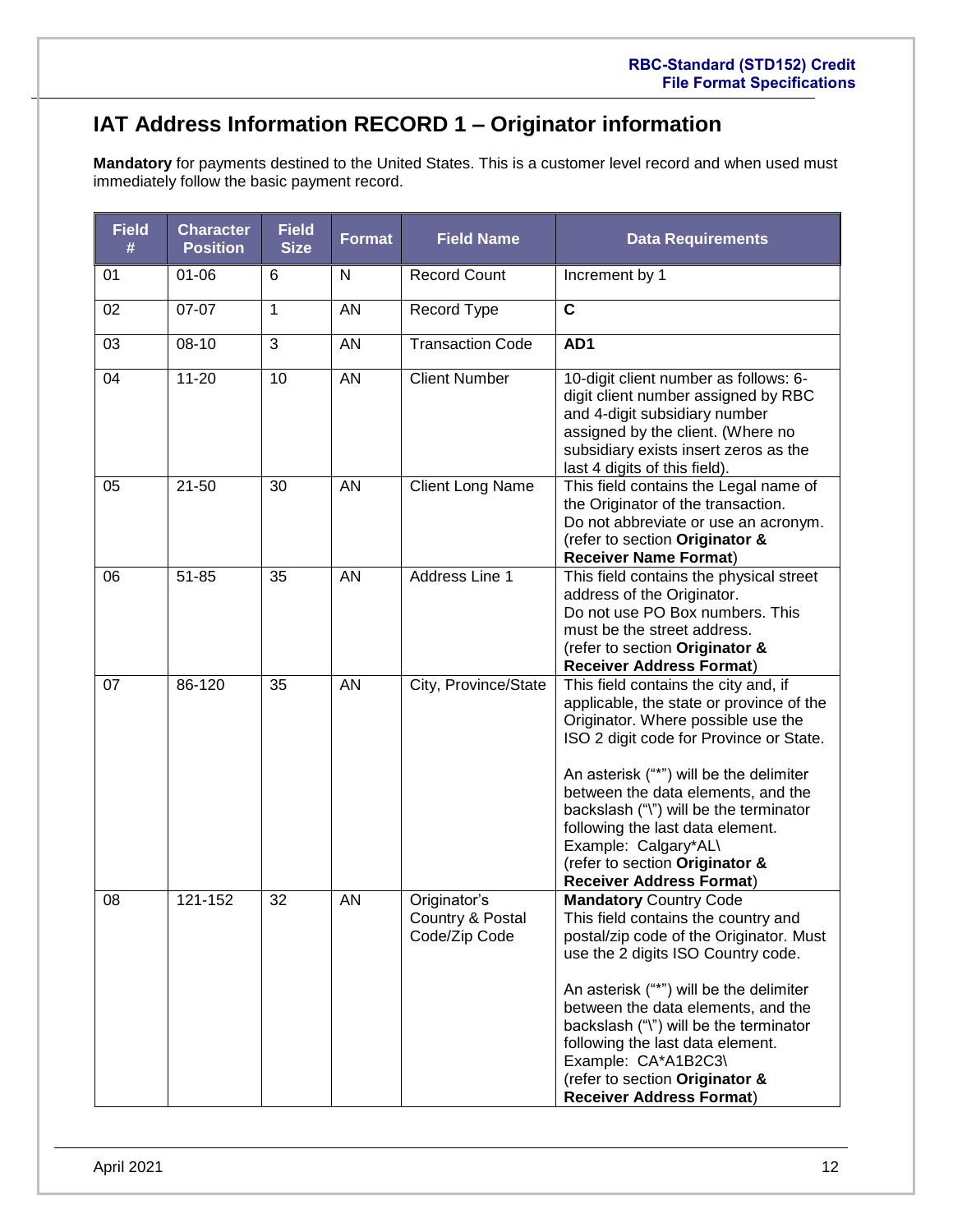# <span id="page-12-0"></span>**IAT Address Information RECORD 2 – Customer/Receiver information**

**Mandatory** for payments destined to the United States. This is a customer level record and when used must immediately follow the Address Information Record 1.

| <b>Field</b><br># | <b>Character</b><br><b>Position</b> | <b>Field</b><br><b>Size</b> | <b>Format</b> | <b>Field Name</b>                                        | <b>Data Requirements</b>                                                                                                                                                                                                                                                                                                                                                                                                                          |
|-------------------|-------------------------------------|-----------------------------|---------------|----------------------------------------------------------|---------------------------------------------------------------------------------------------------------------------------------------------------------------------------------------------------------------------------------------------------------------------------------------------------------------------------------------------------------------------------------------------------------------------------------------------------|
| 01                | $01 - 06$                           | 6                           | $\mathsf{N}$  | <b>Record Count</b>                                      | Increment by 1                                                                                                                                                                                                                                                                                                                                                                                                                                    |
| 02                | 07-07                               | $\mathbf{1}$                | AN            | Record Type                                              | $\mathbf c$                                                                                                                                                                                                                                                                                                                                                                                                                                       |
| 03                | $08 - 10$                           | 3                           | AN            | <b>Transaction Code</b>                                  | AD <sub>2</sub>                                                                                                                                                                                                                                                                                                                                                                                                                                   |
| 04                | $11 - 20$                           | 10                          | AN            | <b>Client Number</b>                                     | 10-digit client number as follows: 6-<br>digit client number assigned by RBC<br>and 4-digit subsidiary number<br>assigned by the client. (Where no<br>subsidiary exists insert zeros as the<br>last 4 digits of this field).                                                                                                                                                                                                                      |
| 05                | $21 - 55$                           | 35                          | AN            | Customer/Recipient<br>Address Line 1                     | <b>Mandatory This field contains the</b><br>physical street address of the<br>Receiver.<br>Do not use PO Box numbers. This<br>must be the street address. (refer to<br>section Originator & Receiver<br><b>Address Format)</b>                                                                                                                                                                                                                    |
| 06                | 56-90                               | 35                          | AN            | Customer/ Recipient<br>City, Province/State              | <b>Mandatory</b> This field contains the city<br>and, if applicable, the state or province<br>of the Receiver. Where possible use<br>the 2 digit ISO Codes for Province or<br>State.<br>An asterisk ("*") will be the delimiter<br>between the data elements, and the<br>backslash ("\") will be the terminator<br>following the last data element.<br>Example: New York*NY\<br>(refer to section Originator &<br><b>Receiver Address Format)</b> |
| 07                | 91-125                              | 35                          | <b>AN</b>     | Customer/ Recipient<br>Country & Postal<br>Code/Zip Code | <b>Mandatory Country Code</b><br>This field contains the country and<br>postal code of the Receiver. Must use<br>the 2 digits ISO Country code.<br>An asterisk ("*") will be the delimiter<br>between the data elements, and the<br>backslash ("\") will be the terminator<br>following the last data element.<br>Example: US*123456789\<br>(refer to section Originator &<br><b>Receiver Address Format)</b>                                     |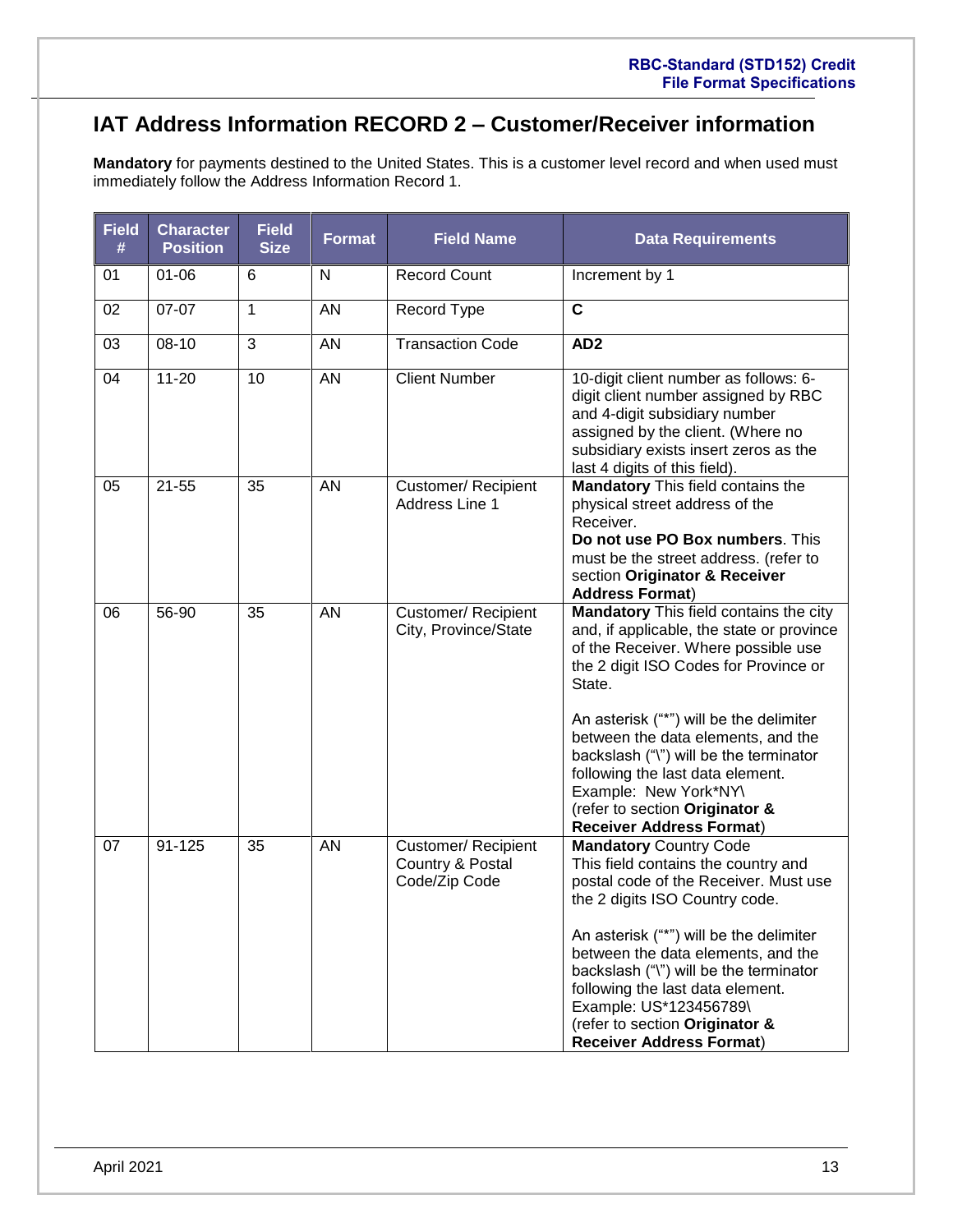#### **RBC-Standard (STD152) Credit File Format Specifications**

| <b>Field</b><br># | <b>Character</b><br><b>Position</b> | <b>Field</b><br><b>Size</b> | Format | <b>Field Name</b>                   | <b>Data Requirements</b>                                                                                                                                                                                                                                                                                                                         |
|-------------------|-------------------------------------|-----------------------------|--------|-------------------------------------|--------------------------------------------------------------------------------------------------------------------------------------------------------------------------------------------------------------------------------------------------------------------------------------------------------------------------------------------------|
| 08                | 126-128                             | 3                           | AN     | <b>USA Transaction Type</b><br>Code | This field contains a three-character<br>code that is used to identify the type of<br>transaction. Code values are<br>"ANN" (Annuity),<br>"BUS" (Business/Commercial),<br>"DEP" (Deposit),<br>"LOA" (Loan),<br>"MIS" (Miscellaneous),<br>"MOR" (Mortgage),<br>"PEN" (Pension),<br>"RLS" (Rent/Lease),<br>"SAL" (Salary/Payroll),<br>"TAX" (Tax), |
| 09                | 129-138                             | 10                          | AN     | <b>Company Entry</b><br>Description | <b>Mandatory for USA destined</b><br>payments - provide a description of<br>the purpose of the entry which will be<br>displayed to the Receiver. Examples:<br>GAS BILL; REG.SALARY; INS.PREM;<br>PURCHASE; etc<br>Do not use Invoice or Reference Numbers<br>in this Field.                                                                      |
| 10                | 139-152                             | 14                          | AN     | Filler                              | <b>Blank</b>                                                                                                                                                                                                                                                                                                                                     |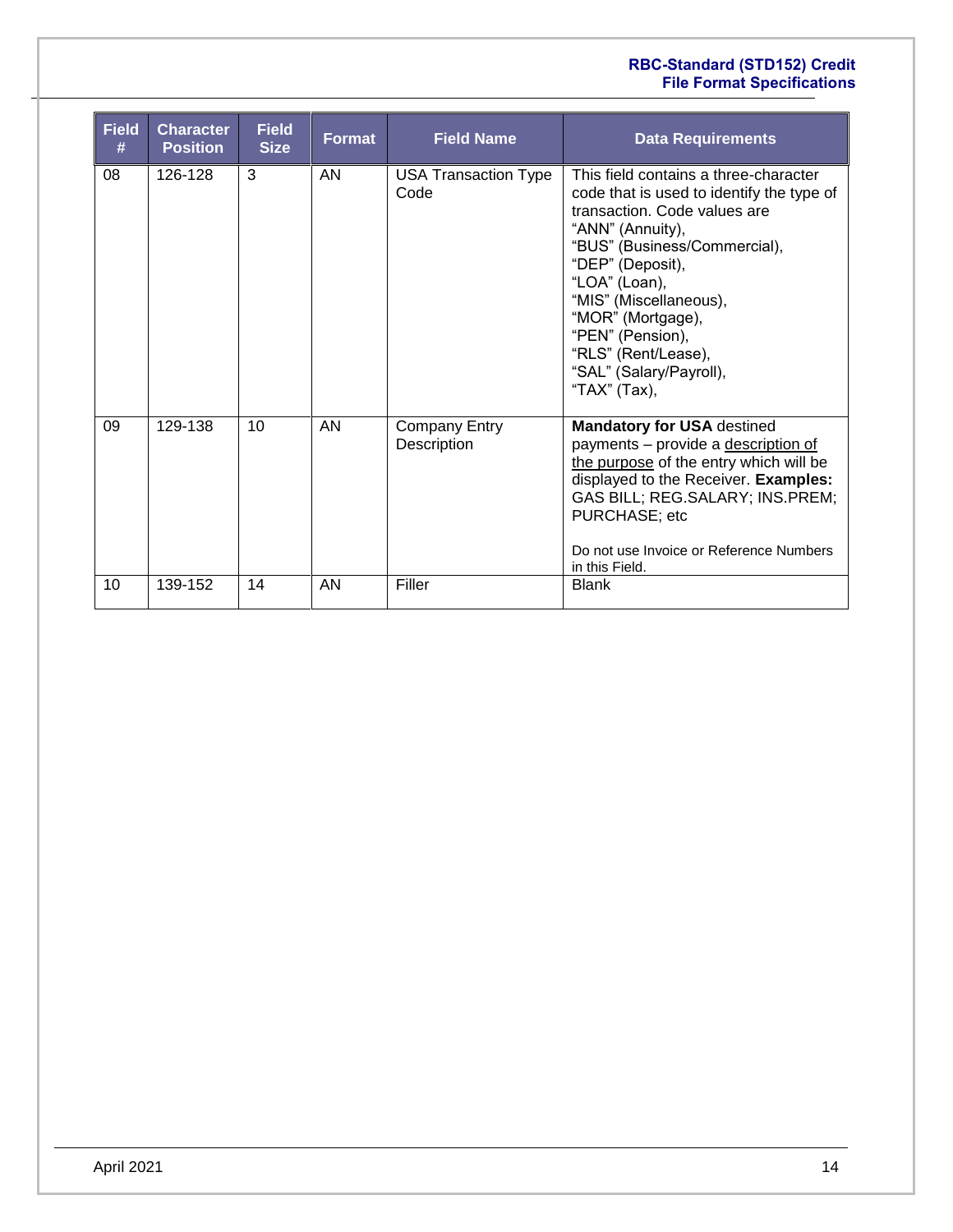# <span id="page-14-0"></span>**IAT Remittance Record**

This is an optional customer level record and when used must immediately follow the Address Information 2. This record is only applicable to payments destined to the USA.

The ultimate payer (if not the Originator of the ACH PAD payment) must be identified in the Payment Related Information Field of the IAT Remittance Addenda Record when the payment is part of a "split transaction".

| <b>Field</b><br># | <b>Character</b><br><b>Position</b> | <b>Field</b><br><b>Size</b> | <b>Format</b> | <b>Field Name</b>                                   | <b>Data Requirements</b>                                                                                                                                                                                                                                  |
|-------------------|-------------------------------------|-----------------------------|---------------|-----------------------------------------------------|-----------------------------------------------------------------------------------------------------------------------------------------------------------------------------------------------------------------------------------------------------------|
| 01                | $01 - 06$                           | 6                           | N             | <b>Record Count</b>                                 | Increment by 1                                                                                                                                                                                                                                            |
| 02                | 07-07                               | 1                           | <b>AN</b>     | Record Type                                         | $\mathbf C$                                                                                                                                                                                                                                               |
| 03                | $08-10$                             | 3                           | AN            | <b>Transaction Code</b>                             | <b>REM</b>                                                                                                                                                                                                                                                |
| 04                | $11 - 20$                           | 10                          | <b>AN</b>     | <b>Client Number</b>                                | 10-digit client number as follows: 6-<br>digit client number assigned by RBC<br>and 4-digit subsidiary number<br>assigned by the client. (Where no<br>subsidiary exists insert zeros as the<br>last 4 digits of this field).                              |
| 05                | $21 - 100$                          | 80                          | <b>AN</b>     | <b>Payment Related</b><br><b>Information Line 1</b> | This field contains 80 characters of<br>payment related information.<br>Separate fields with asterisks * and<br>end with a backslash \<br>Format for ultimate payer of funds:<br>Johann Schmidt*Mainzer<br>Landstrasse 201*60326 Frankfurt am<br>Main*DE\ |
| 06                | 101-152                             | 52                          | AN            | Payment Related<br>Information Line 2               | This field contains 52 characters of<br>payment related information.<br><b>Note:</b> For clients, who want to include a<br>maximum of 80 for the second remittance<br>record, must convert their file layout to<br>the ACH Format.                        |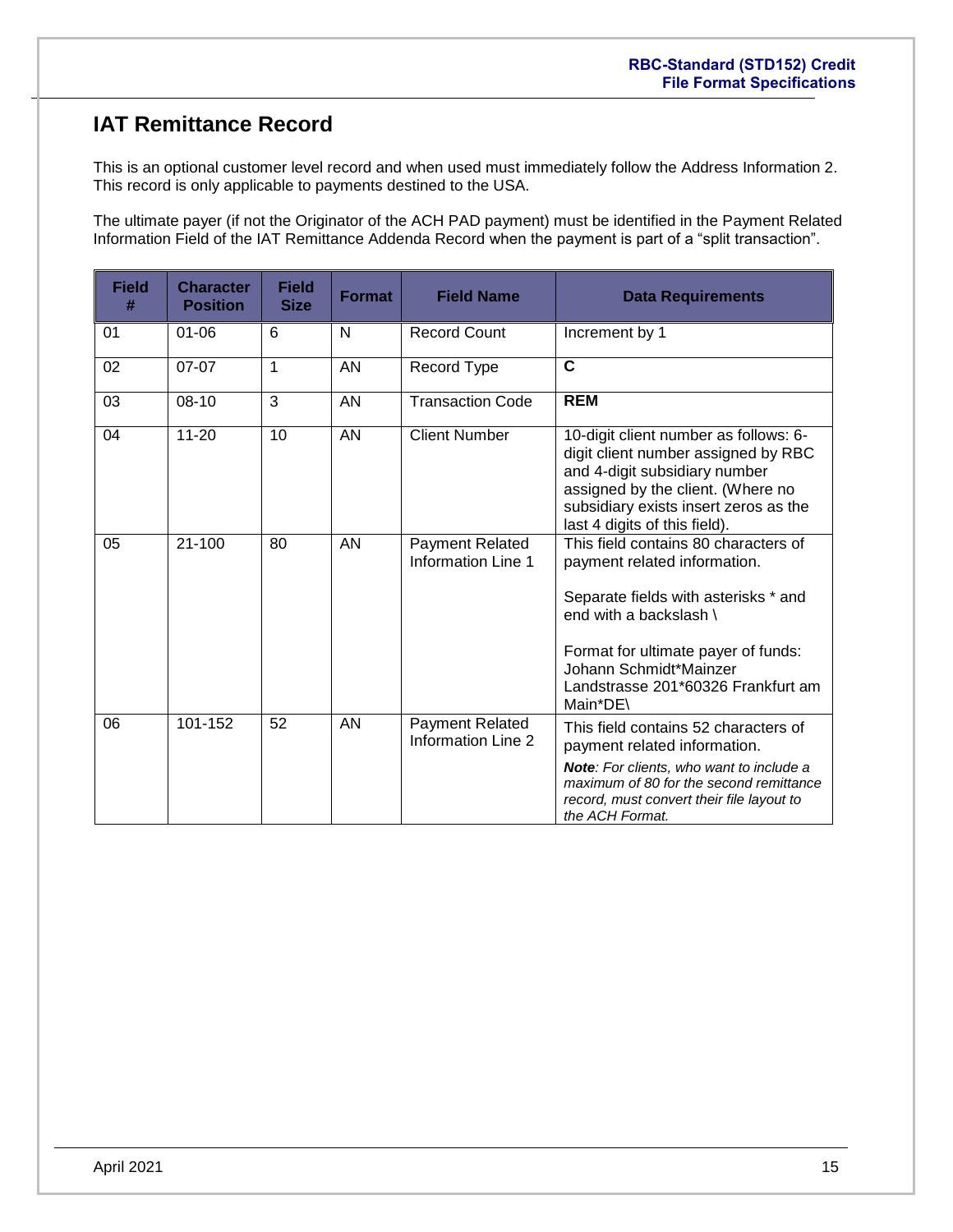# <span id="page-15-0"></span>**Trailer Record**

This trailer record is used to delimit the end of the input file and must be the last record on each file. When the file is processed, all payment records will be totaled and balanced to values on this trailer record.

| <b>Field</b><br># | <b>Character</b><br><b>Position</b> | <b>Field</b><br><b>Size</b> | <b>Format</b>           | <b>Field Name</b>                                               | <b>Data Requirements</b>                                                                                                                               |
|-------------------|-------------------------------------|-----------------------------|-------------------------|-----------------------------------------------------------------|--------------------------------------------------------------------------------------------------------------------------------------------------------|
| 01                | $01 - 06$                           | 6                           | $\mathsf{N}$            | <b>Record Count</b>                                             | Increment by 1                                                                                                                                         |
| 02                | $07 - 07$                           | $\mathbf{1}$                | AN                      | Record Type                                                     | <b>Trailer Record</b><br>Z                                                                                                                             |
| 03                | $08 - 10$                           | 3                           | <b>AN</b>               | Transaction<br>Code                                             | <b>TRL</b>                                                                                                                                             |
| 04                | $11 - 20$                           | 10                          | <b>AN</b>               | <b>Client Number</b>                                            | Must be the same as the header<br>record                                                                                                               |
| 05                | $21 - 26$                           | 6                           | $\overline{N}$          | <b>Total Number of</b><br><b>Credit Payment</b><br>Transactions | Number of credit payment transactions<br>(Basic Payment Record only). Right<br>justify with leading zeros.                                             |
| 06                | $27 - 40$                           | 14                          | N                       | <b>Total Value of</b><br><b>Credit Payment</b><br>Transactions  | Amount of credit payment transaction<br>(Basic Payment Record only).<br>Right justify with leading zeros.<br>Format \$\$\$\$\$\$\$\$\$\$\$\$ <i>¢¢</i> |
| 07                | $41 - 46$                           | 6                           | $\mathsf{N}$            | Reserved                                                        | Zero fill                                                                                                                                              |
| 08                | 47-60                               | 14                          | N                       | Reserved                                                        | Zero fill                                                                                                                                              |
| 09                | 61-62                               | $\overline{2}$              | $\mathsf{N}$            | Reserved                                                        | Zero fill                                                                                                                                              |
| 10                | 63-68                               | $\overline{6}$              | $\overline{\mathsf{N}}$ | <b>Total Number</b><br>Customer<br>Information<br>Records       | Number of Customer Information<br>Records with Transaction Code type:<br>RET, AD1, AD2, REM<br>Right justify with leading zeros                        |
| 11                | 69-80                               | 12                          | AN                      | Filler                                                          | <b>Blank</b>                                                                                                                                           |
| 12                | 81-86                               | 6                           | AN                      | Reserved                                                        | <b>Blank</b>                                                                                                                                           |
| 13                | 87-149                              | 63                          | AN                      | Filler                                                          | <b>Blank</b>                                                                                                                                           |
| 14                | 150-151                             | $\overline{2}$              | AN                      | Reserved                                                        | <b>Blank</b>                                                                                                                                           |
| 15                | 152-152                             | $\mathbf{1}$                | AN                      | Filler                                                          | <b>Blank</b>                                                                                                                                           |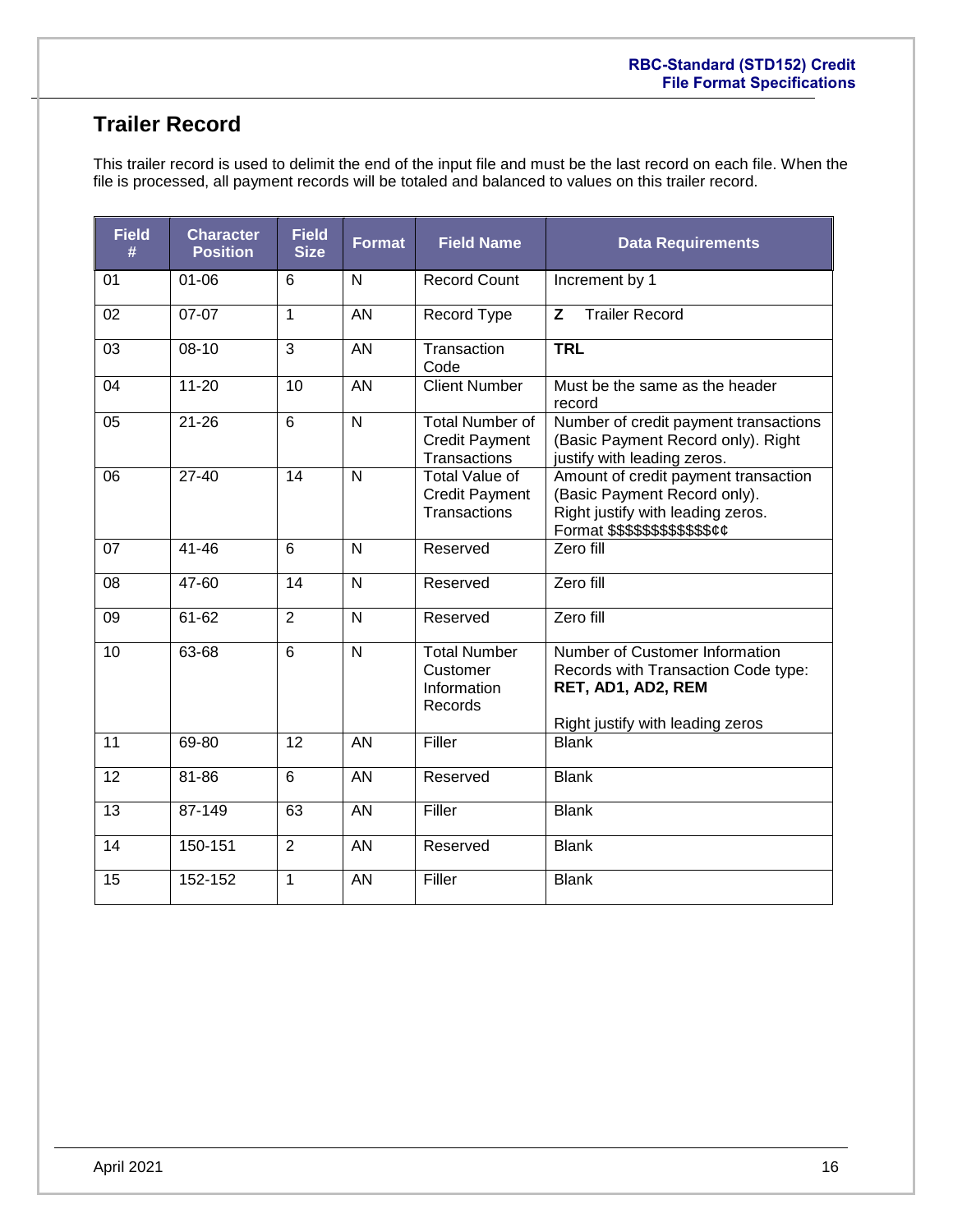# <span id="page-16-0"></span>**Appendix 1 – Canadian CPA Transaction Codes**

For the most recent listing of transactions codes refer to the ACH Direct Payments & Deposits Resource Centre.

Quick Reference - Payment Transaction Codes English: <https://www.rbcroyalbank.com/ach/> French: [https://www.rbcroyalbank.com/ach-fr/](../%09https:/www.rbcroyalbank.com/ach-fr/)

# <span id="page-16-1"></span>**Appendix 2 – USA Transaction Codes**

For all payments destined to accounts held at banks in the United States, one of the following codes must be used.

| Tran<br>Code | <b>Transaction Code Description</b>                | Tran<br>Code | <b>Transaction Code Description</b>                  |  |  |
|--------------|----------------------------------------------------|--------------|------------------------------------------------------|--|--|
|              |                                                    |              |                                                      |  |  |
|              | <b>Demand Accounts Debit Records</b>               |              | <b>Savings Accounts Debit Records</b>                |  |  |
| 027          | <b>Automated Payment</b>                           | 037          | <b>Automated Payment</b>                             |  |  |
| 028          | Pre-notification of Demand Debit<br>(zero-dollar)  | 038          | Pre-notification of Savings Debit (zero-<br>dollar)  |  |  |
|              |                                                    |              |                                                      |  |  |
|              | <b>Demand Accounts Credit Records</b>              |              | <b>Savings Accounts Credit Records</b>               |  |  |
| 022          | <b>Automated Deposit</b>                           | 032          | <b>Automated Deposit</b>                             |  |  |
| 023          | Pre-notification of Demand Credit<br>(zero-dollar) | 033          | Pre-notification of Savings Credit (zero-<br>dollar) |  |  |
|              |                                                    |              |                                                      |  |  |